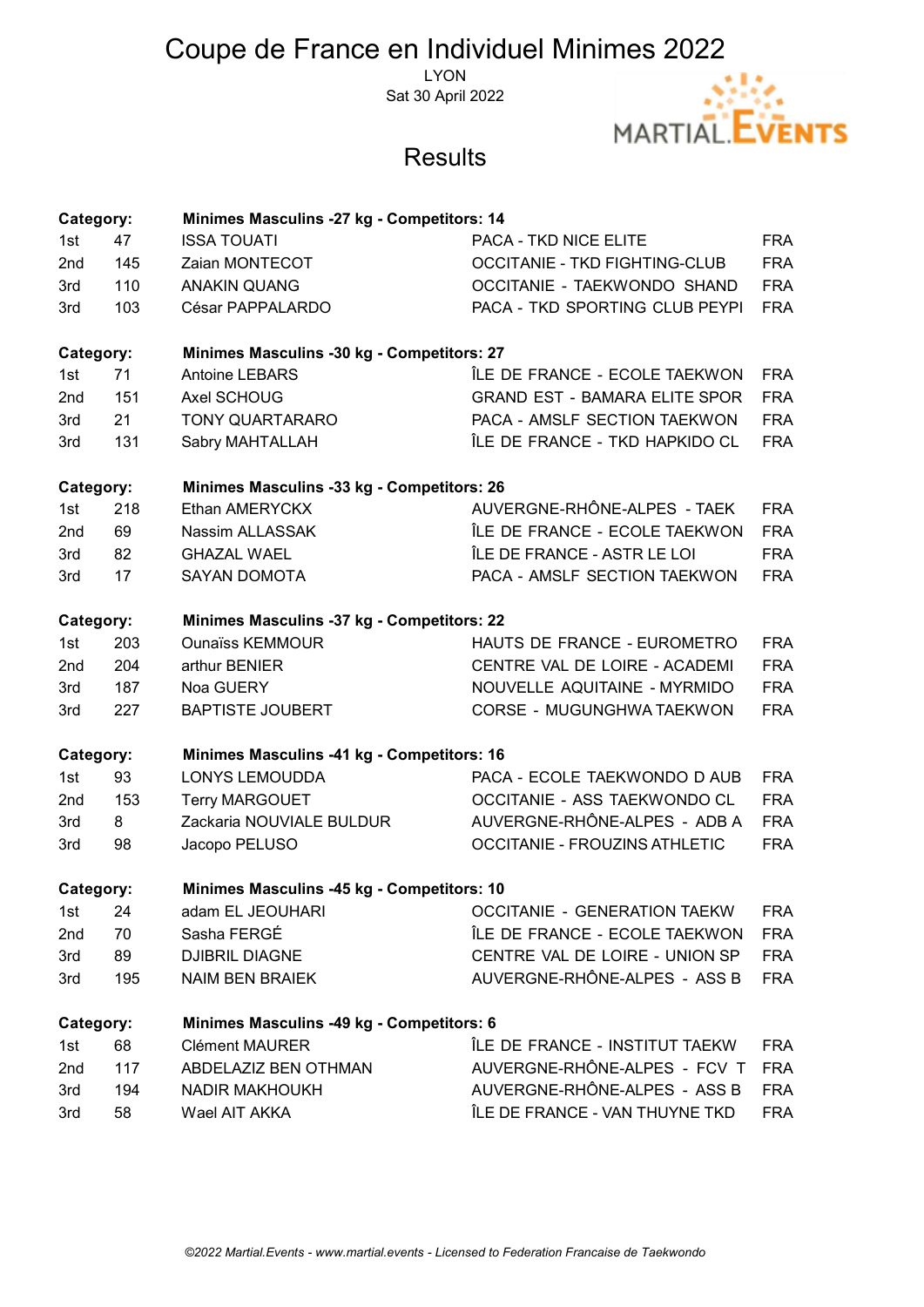# Coupe de France en Individuel Minimes 2022

LYON Sat 30 April 2022



## **Results**

| Category:                                               |     | Minimes Masculins -53 kg - Competitors: 6  |                                         |            |  |  |
|---------------------------------------------------------|-----|--------------------------------------------|-----------------------------------------|------------|--|--|
| 1st                                                     | 14  | <b>JIBRIL SOUR</b>                         | AUVERGNE-RHÔNE-ALPES - TAEK             | <b>FRA</b> |  |  |
| 2nd                                                     | 165 | Nolhan MARTON-BOIGRIS                      | CENTRE VAL DE LOIRE - ACADÉMI           | <b>FRA</b> |  |  |
| 3rd                                                     | 101 | <b>EDVIN DEMISCAN</b>                      | PACA - TAEKWONDO ANTIBES ACA            | <b>FRA</b> |  |  |
| 3rd                                                     | 132 | <b>Hicham RIDA</b>                         | ÎLE DE FRANCE - MUDO CLUB D'AR          | <b>FRA</b> |  |  |
| Category:                                               |     | Minimes Masculins +57 kg - Competitors: 3  |                                         |            |  |  |
| 1st                                                     | 125 | Nathan LY                                  | AUVERGNE-RHÔNE-ALPES - EMPI             | <b>FRA</b> |  |  |
| 2 <sub>nd</sub>                                         | 167 | Iyed CHAIRA                                | CENTRE VAL DE LOIRE - ACADÉMI           | <b>FRA</b> |  |  |
| 3rd                                                     | 226 | <b>SELAIMA RAYNA</b>                       | <b>OCCITANIE - CLUB BORDEROUGE</b>      | <b>FRA</b> |  |  |
| Category:                                               |     | Minimes Féminines -26 kg - Competitors: 4  |                                         |            |  |  |
| 1st                                                     | 115 | <b>OUMNYA OUAHMAN</b>                      | HAUTS DE FRANCE - TKD FEIGNIE           | <b>FRA</b> |  |  |
| 2nd                                                     | 96  | <b>Telia BRUNET</b>                        | <b>OCCITANIE - FROUZINS ATHLETIC</b>    | <b>FRA</b> |  |  |
| 3rd                                                     | 48  | Lena MAGPANTAY                             | PACA - TKD NICE ELITE                   | <b>FRA</b> |  |  |
| 3rd                                                     | 183 | Lylouane DOSSOT                            | AUVERGNE-RHÔNE-ALPES - DRAG             | <b>FRA</b> |  |  |
| Category:                                               |     | Minimes Féminines -29 kg - Competitors: 13 |                                         |            |  |  |
| 1st                                                     | 91  | Célia LEGRAND                              | CENTRE VAL DE LOIRE - UNION SP          | <b>FRA</b> |  |  |
| 2nd                                                     | 59  | <b>MAIMOUNA KASSE-GRUET</b>                | ÎLE DE FRANCE - VAN THUYNE TKD          | <b>FRA</b> |  |  |
| 3rd                                                     | 39  | Cherine BENYAHIA                           | OCCITANIE - TAEKWONDO COLUM             | <b>FRA</b> |  |  |
| 3rd                                                     | 94  | <b>ELYSE ROMERO</b>                        | PACA - ECOLE TAEKWONDO D AUB            | <b>FRA</b> |  |  |
| Category:                                               |     | Minimes Féminines -33 kg - Competitors: 22 |                                         |            |  |  |
| 1st                                                     | 148 | Selma EL MASLOHI                           | <b>GRAND EST - BAMARA ELITE SPOR</b>    | <b>FRA</b> |  |  |
| 2 <sub>nd</sub>                                         | 29  | Ela DAGCI                                  | AUVERGNE-RHÔNE-ALPES - LYON             | <b>FRA</b> |  |  |
| 3rd                                                     | 92  | SAFIYA SOW                                 | CENTRE VAL DE LOIRE - UNION SP          | <b>FRA</b> |  |  |
| 3rd                                                     | 229 | <b>MAINA YEMBI</b>                         | CENTRE VAL DE LOIRE - UNION SP          | <b>FRA</b> |  |  |
| Minimes Féminines -37 kg - Competitors: 14<br>Category: |     |                                            |                                         |            |  |  |
| 1st                                                     | 164 | assia MAAROUF                              | CENTRE VAL DE LOIRE - ACADÉMI           | <b>FRA</b> |  |  |
| 2nd                                                     | 105 | Nelia SAIB                                 | HAUTS DE FRANCE - TAEKWONDO             | <b>FRA</b> |  |  |
| 3rd                                                     | 54  | <b>Emy AUBERT</b>                          | <b>BRETAGNE - CHONKWON TKD CHA</b>      | <b>FRA</b> |  |  |
| 3rd                                                     | 81  | <b>EDEN AMARA</b>                          | ÎLE DE FRANCE - ASTR LE LOI             | <b>FRA</b> |  |  |
| Minimes Féminines -41 kg - Competitors: 13<br>Category: |     |                                            |                                         |            |  |  |
| 1st                                                     | 72  | Asmaa MEKKAOUI                             | ÎLE DE FRANCE - ECOLE TAEKWON           | <b>FRA</b> |  |  |
| 2nd                                                     | 49  | <b>MAELY CECH</b>                          | <b>PACA - TKD NICE ELITE</b>            | <b>FRA</b> |  |  |
| 3rd                                                     | 213 | ROMANE LE NESTOUR                          | <b>OCCITANIE - TKD FONTENILLES - L'</b> | <b>FRA</b> |  |  |
| 3rd                                                     | 35  | Nyla NOTTE                                 | ÎLE DE FRANCE - SAVIGNY LE TEM          | <b>FRA</b> |  |  |